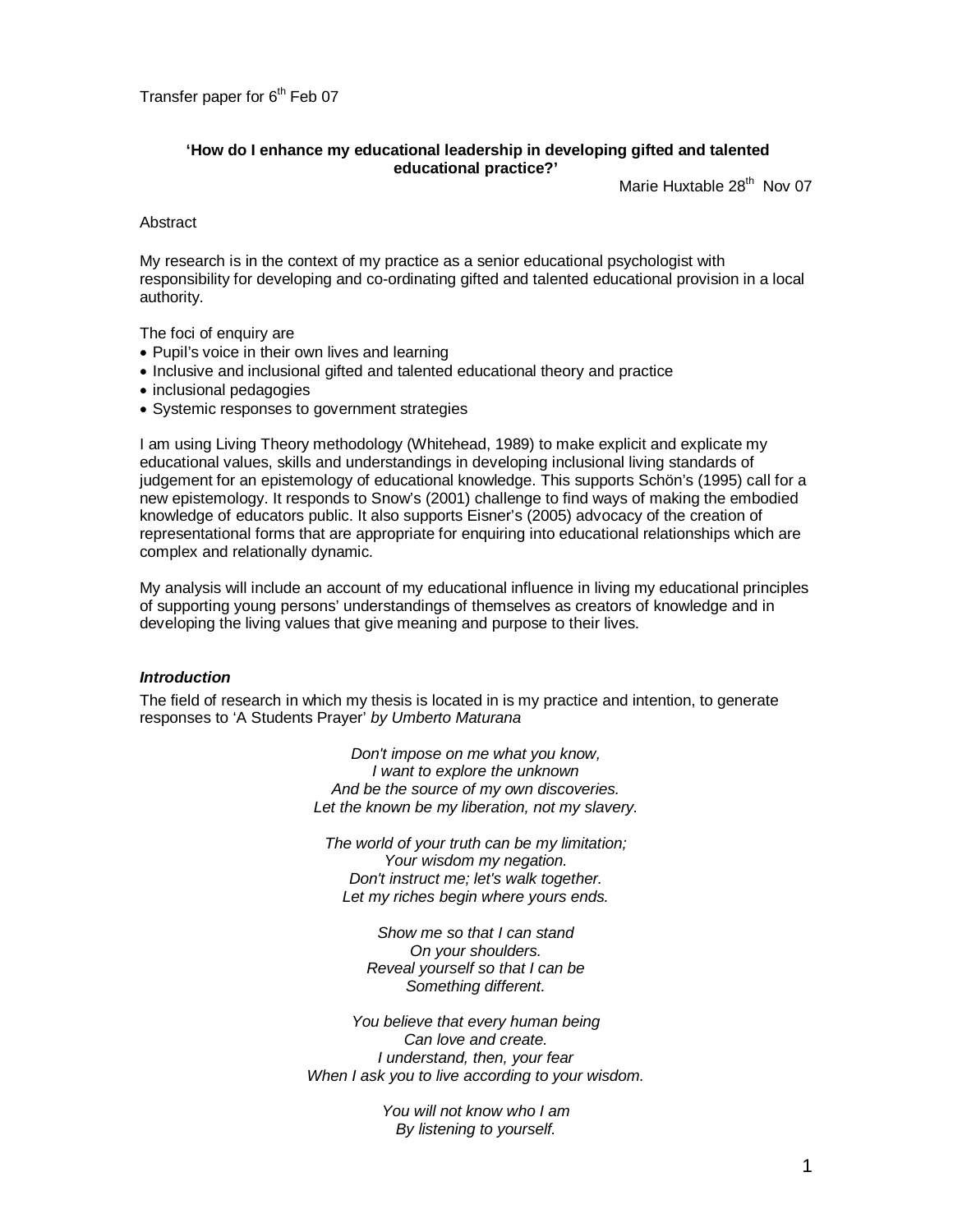# *Don't instruct me; let me be. Your failure is that I be identical to you.*

…which enables children and young people to live a life they judge satisfying and productive as Fromm (1960) describes when he says:

*"…if a person can face the truth without panic they will realise that there is no purpose to life other than that which they create for themselves through their loving relationships and productive work." (p. 18)*

My intention is educational and my practice is that of a senior educational psychologist with responsibility for coordinating, developing and implementing APEX (Able Pupils Extending Opportunities) in a local authority. A brief resume of the scope of the work, is provided in appendix 1 and an indication of the range of activities is provided in the diagram below:



The foci of enquiry

- Supporting and amplifying Pupil Voice which recognises children and young people as: o creators of their own living theories; able to express their values, explain their
	- own theories to account for the way they are and want to be in the world and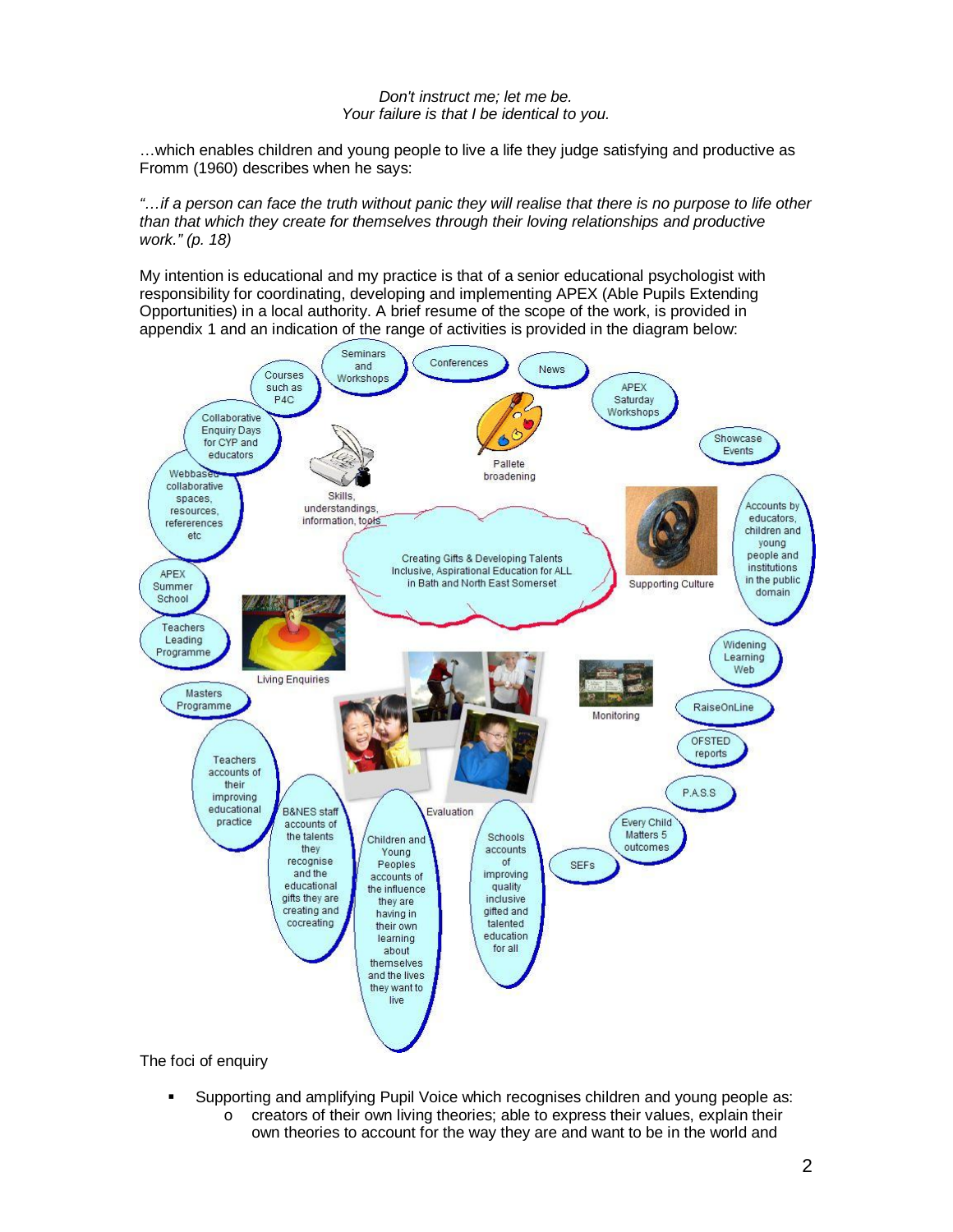develop their own living standards by which they judge their lives as satisfying and productive

- o valued co-creators of knowledge able to contribute to their own learning, the learning of others and the learning of the communities of which they are a part.
- Extending inclusive and inclusional gifted and talented educational theory and practice.
- Contributing to understandings of inclusional pedagogies; the dynamic, co-creative interrelationship, between educator, pupil, 'curriculum' and living standards of judgement.
- Developing systemic responses to government strategies which are values based and grounded in researched educational theories and practices.

I am using Living Theory methodology (Whitehead, 1989) to make explicit and explain my educational values, skills, understandings and inclusional living standards of judgement that emerge through the enquiry. I have a particular responsibility within the local authority for the implementation of policy to enhance leadership in developing gifted and talented educational practice. Hence I will be analysing the educational influences of the policy making, implementation and evaluation processes of the National Gifted and Talented Education strategy. This will include the interrelationship with other national strategies such as Personalisation of Learning and The Study Support Framework and agendas such as Inclusion and Children and Young People's Voice.

My analysis will include an account of my educational influence in living my principles of learning and teaching as I promote and support the sort of learning that I believe is transformational, that contributes to rather than negates a young person's understanding of themselves as creators of knowledge, their living values, what it is that gives meaning and purpose to their lives, their embodied educational theories and how they influence them in gaining the skills and understandings in learning to live a satisfying, productive and meaningful life.

Through my study, living standards of judgement will emerge which will contribute to the new epistemology that Schön (1995) calls for, and develop the systematised responses called for by Snow (2001):

"*to enhance the value of personal knowledge and personal experience for practice .Good teachers possess a wealth of knowledge about teaching that cannot currently be drawn upon effectively in the preparation of novice teachers or in debates about practice.". (p. 9)*

# *(a) The significance and provenance of the research question;*

My research question has four facets and the following outlines their significance and provenance.

#### I) Pupil's Voice

My research question rests on an appreciation that children and young people are authoritative influences in their own learning, in their own lives, and in the learning and lives of others.

There is a growing recognition of the importance of enabling pupils to contribute to decisions concerning the structure and delivery of what they are to learn. Pupils' voice and personalisation of learning are current themes in research in education (for example, the 'Special Issue of Educational Action Researcher of September 2007' on Young People's Voice) and government strategies (for example, 2020 Vision: Report of the Teaching and Learning in 2020 Review Group). Both focus on how to engage the pupil more in the 'given' curriculum and evaluate success according to 'given' criteria as is evidenced by the repeated recourse to phrases such as, 'raising standards', 'underachievement', 'value added', 'realising potential'. Motivation, participation, social and emotional well being, are conceptualised as tools, subservient to exam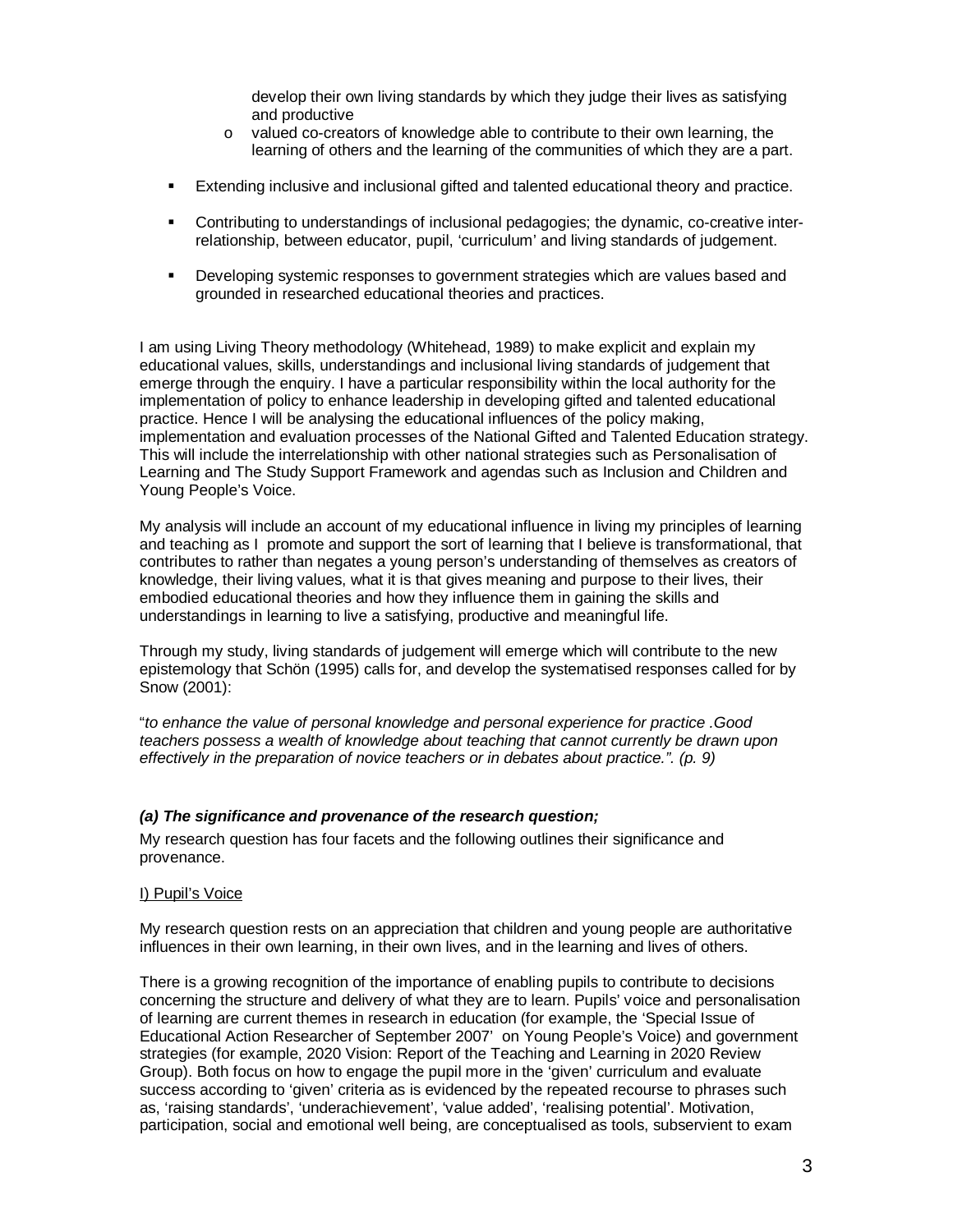and test results, employability and rates of entry to prestigious universities. I share the concerns expressed by Fielding (2001):

*"The value of student perceptions in contemporary high stakes contexts consist largely in their capacity to alert schools to shortcomings of their current performance and possible ways of addressing the deficiencies".* (p. 123)

Through my research I intend to respond to the challenge of writers such as Alderson (2000), Mayall (2002) and Mounter (2007b) who see children as experts in their own lives and urge educators to seek better ways of unlocking the child's voice.

## II) Gifted and Talented Education

I believe that for me to learn to live a satisfying and productive life I need to learn through my life about myself as the person I am and want to be, in a world I want to contribute to. I need to learn about my aptitudes, dispositions, passions, interests, values, educational theories, and how I develop the talents I deploy to create, value and offer my gifts through my life. I need to learn about the standards by which I may judge my life as worthwhile. Using the lens of gifted and talented education the educator is given the unusual licence to focus on enabling the learner to come to know themselves as a unique individual, valued and valuable within community with amazing possibilities to shape their lives to their own satisfaction and to the benefit of us all. In being enabled to craft and offer our gifts freely to other we have the possibility of, as Marx described, being twice affirmed. Biesta (2006) expresses something more of what I am struggling to communicate when he writes

*"…we come into the world as unique individuals through the ways in which we respond responsibly to what and who is other. I argue that the responsibility of the educator not only lies in the cultivation of "worldly spaces" in which the encounter with otherness and difference is a real possibility, but that it extends to asking "difficult questions": questions that summon us to respond responsively and responsibly to otherness and difference in our own, unique ways." (p. ix)*

White (2006) shows that concepts of intelligence, as expressed in England and America, and the school curriculum have been linked at the level of policy for centuries, and still are and he concludes:

*"However influential the two core notions have been, if you look for sound supporting arguments behind them, you will be disappointed. There are no solid grounds for innate differences in IQ; and there are none for the traditional subject-based curriculum." (p. 1)*

Despite this, the heritage of men such as Galton, Morant and Burt, with values rooted in notions of empire and privileged classes, are felt today within the school system and the government's policies. This can be seen very plainly in the National Gifted and Talented strategy and demonstrated by the similarities in these quotations provided by White from Terman in the early part of the 20<sup>th</sup> century and Eyre at the beginning of the 21<sup>st</sup> century:

*"In another paper (Terman 1922:657-9, quoted in Minton 1988:99), stated that: … all the available facts that science has to offer support the Galtonian theory that mental abilities are chiefly a matter of original endowment… It is to the highest 25 percent of our population, and more especially to the top 5 percent, that we must look for the production of leaders who will advance science, art, government, education, and social welfare generally… "(White, 2006, p. 24)*

and this from Eyre in 2004 who headed NAGTY (the National Academy of Gifted and Talented Youth) set up by the government for the 'most able' 5 per cent of pupils in the country:

*"…today's gifted pupils are tomorrow's social, intellectual, economic and cultural leaders and their development cannot be left to chance'. She goes on: 'A major reason for a dedicated educational focus on gifted and talented pupils is their potential to play a leading role in their adult lives. If*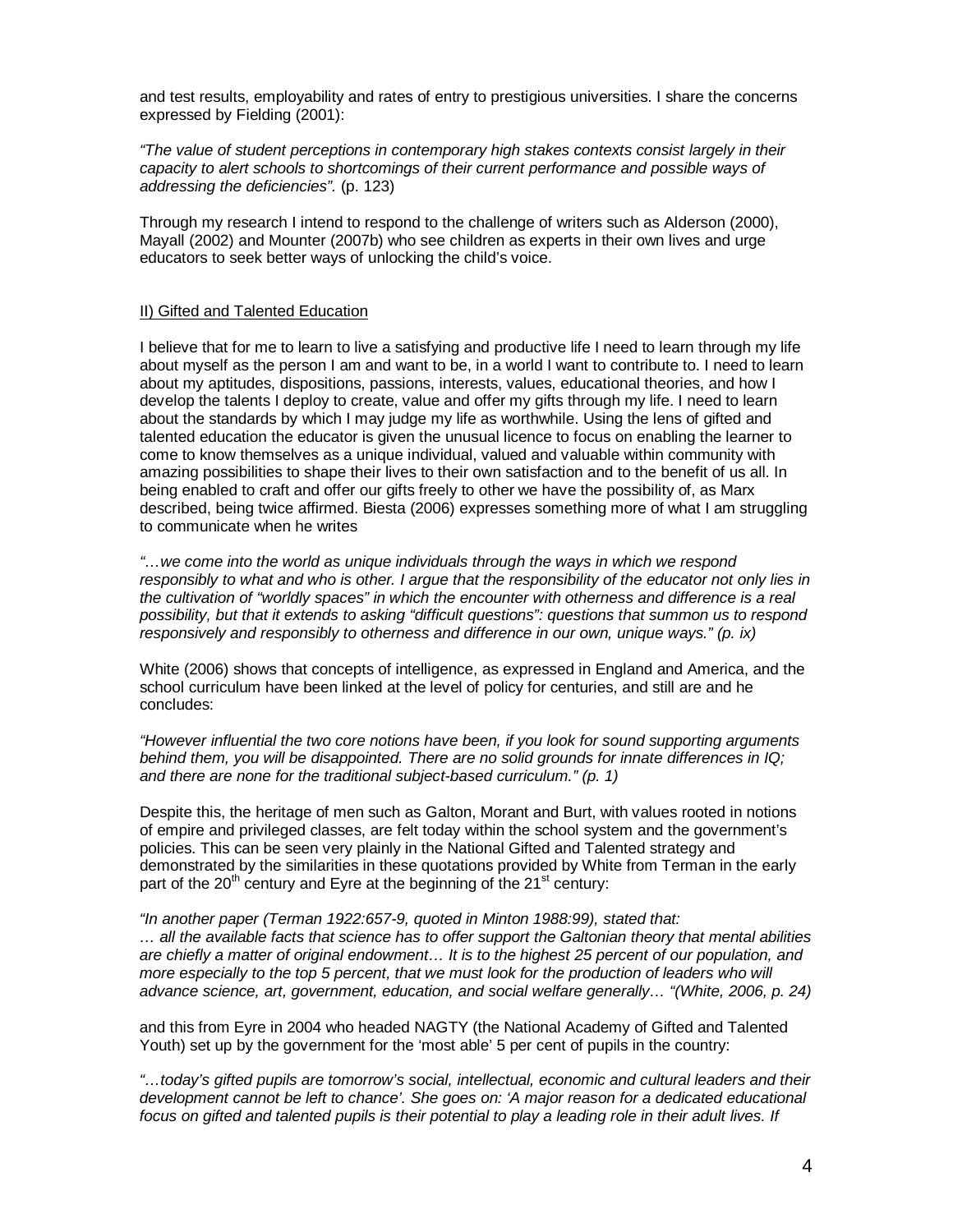*England is to be successful in a globalised world then it will need to produce leaders who can compete with the best". (White, 2006, p. 143)*

Other understandings of gifted and talented education are needed which are fit for a world with egalitarian and humane values so, following Hymer's (2007) living theory action research program, I am seeking to contribute to the generation and testing of inclusive and inclusional (Rayner, 2006) living theories of gifted and talented education.

### III) Educational pedagogies

If children and young people are to be empowered, to develop their talents to create, value and offer gifts which can enhance their own lives and that of others, new pedagogical understandings and practices are needed. I agree with White's (2006) conclusion:

*"The school curriculum is not a thing in itself. It is a vehicle to realise larger aims. … The school curriculum is – or should be – a vehicle to enable young people not only to lead a fulfilled personal life, but also to help other people, as friends, parents, workers and as citizens, to lead as fulfilled a life as their own" .(p. 151)*

I share Biesta's (2006) concerns of how learning is understood and translates into practice in the relationship between the pupil and teacher when he writes:

*"The main problem with the new language of learning is that it has facilitated a redescription of the process of education in terms of an economic transaction, that is, a transaction in which (1) the learner is the (potential) consumer, the one who has certain "needs", in which (2) the teacher, the educator, or the educational institution is seen as the provider, that is, the one who is there to meet the needs of the learner, and where (3) education itself becomes a commodity – a "thing" – to be provided or delivered by the teacher or educational institution and to be consumed by the learner." (pp. 19- 20)*

My intention is to go beyond the simplistic notions of learning as Biesta urges and contribute to the development of a language and practice that reflects the *educational* intentions of the educator. Whitty (2006) makes the distinction between education and educational in his presidential address to the BERA conference in 2005:

"*'One way of handling the distinction might be to use the terms 'education research' and 'educational research' more carefully. In this paper, I have so far used the broad term education research to characterise the whole field, but it may be that within that field we should reserve the term educational research for work that is consciously geared towards improving policy and practice…." (p. 173)*

Whitehead (2007) shows this distinction has been long recognised but not appreciated when he asks 'is education research educational?', drawing on Whitty's 2005 presidential address to BERA, and his own commitment to an educational research programme, set out in his own presidential address to the BERA conference in 1988.

In describing my research as educational I intend to communicate that I am researching a values based pedagogy which is inclusive and inclusional. In such pedagogies I see educators in a receptive responsive relationship with their pupils as co-creators of knowledge. I am seeing this co-creation in terms of knowledge about the world and self, through which individuals are able to contribute to their own learning, the learning of others and the learning of the communities they are part of.

# IV) Systemic responses to government strategies

All schools are expected by the DCSF to have a teacher leading in their school improvement of gifted and talented education. A DCSF Institutional Quality Standards states that the gifted and talented policy is integral to the school/college's inclusion agenda and approach to personalised learning, feeds into and from the single school/college improvement plan, and must be consistent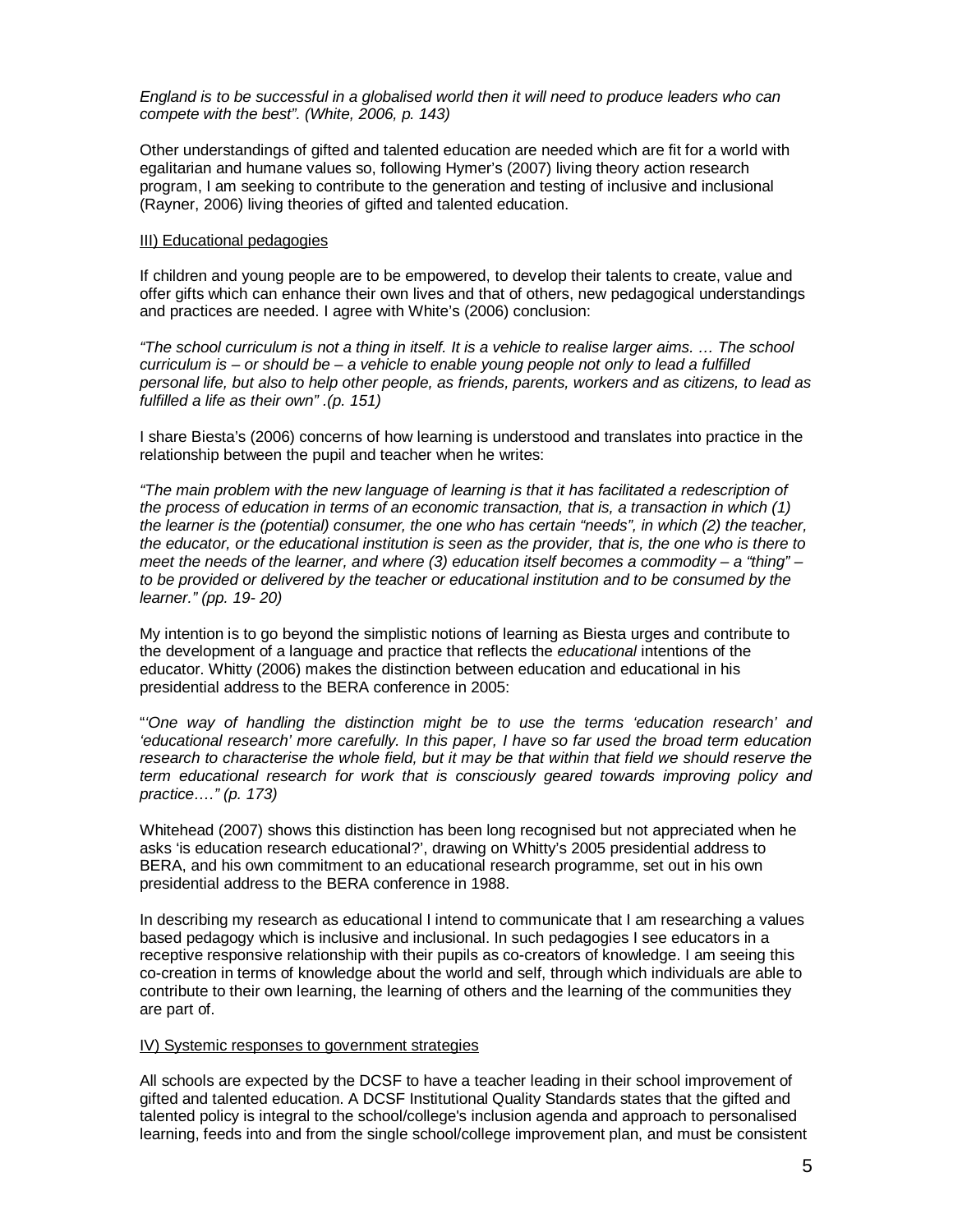with other policies. The DCSF believes that the policy should direct and reflect best practice in the school/college, it should be regularly reviewed and that it should be clearly linked to other policy documentation. The policy should also include input from the whole-school/college community that is regularly refreshed in the light of innovative national and international practice.

The policy statement with the implicit inclusive values is at odds with the detail of implementation strategies schools are expected to adopt which rests on Galton's theory of intelligence.

In exercising my responsibility for improving gifted and talented educational provision in the local authority I am seeking to connect with the values that the national strategies are intended to express. I am therefore extending Hymer's (2007) enquiry into the systemic influences of a senior educational psychologist with responsibilities for developing leadership with teachers in enhancing the gifted and talented educational provision. I am researching educational relationships through which teachers are expressing their intentions and responsibilities towards their pupils. These relationships are such that pupils can recognize, value and work with their aptitudes, dispositions, interests and enthusiasms, develop their talents and recognize, create, value and share their gifts as they explore the possibilities they may wish to focus on through life to the benefit of themselves and society.

# *(b) The underpinning theoretical basis of the research;*

I recognise there are different forms of theory which underpin different forms of enquiry, and as Morse (2005) says:

*"…theories are not fact. They are not the truth. They are tools. They are merely abstractions, conjectures, and organisations of reality, and as such, are malleable, changeable, and modifiable." (p.3)*

However I also recognise these tools are not just servants, they are masters of the enquiry. My intention is to educationally enquire in a manner which can allow me to engage critically and with the potential of evolving new understandings, as Polanyi's (1958) suggests:

*"…for once men have been made to realize the crippling mutilations imposed by an objectivist framework once the veil of ambiguities covering up these mutilations has been definitely dissolved many fresh minds will turn to the task of reinterpreting the world as it is, and as it then once more will be seen to be. "* (p. 381)

My theoretical underpinnings therefore require a different form of logic than those of the traditional Western Academy, as described by Huxtable and Whitehead (2007).

*"Our intention is to develop living approaches to evaluating our educational influences in learning which are dynamically interrelated with the standards by which we make those judgements and have the possibility of contributing to our educational endeavours. To do this we need to develop new forms of logics, research methodologies and evidence which keep connection with the values we are seeking to live.*

*For example, the majority of theory in the Western Academy uses a propositional logic with a 2,500 history going back to Aristotle, with the law of contradiction stating that two mutually exclusive opposite statements cannot be true simultaneously. Dialecticians however, hold that human beings hold living contradictions together in their practice. For example, in questions of the kind, 'How do I improve what I am doing?' individuals can experience themselves as a living contradiction in recognising that they hold together certain values with their negation at the same time. Dialecticians and formal logicians tend to deny the rationality of the other's position. We believe a third logic, a living logic of inclusionality, can include insights from both propositional and dialectical theories without denying the rationality of either logic. We accept Marcuse's(1964, p. 105) idea of logic as a mode of thought that is appropriate for comprehending the real as rational."*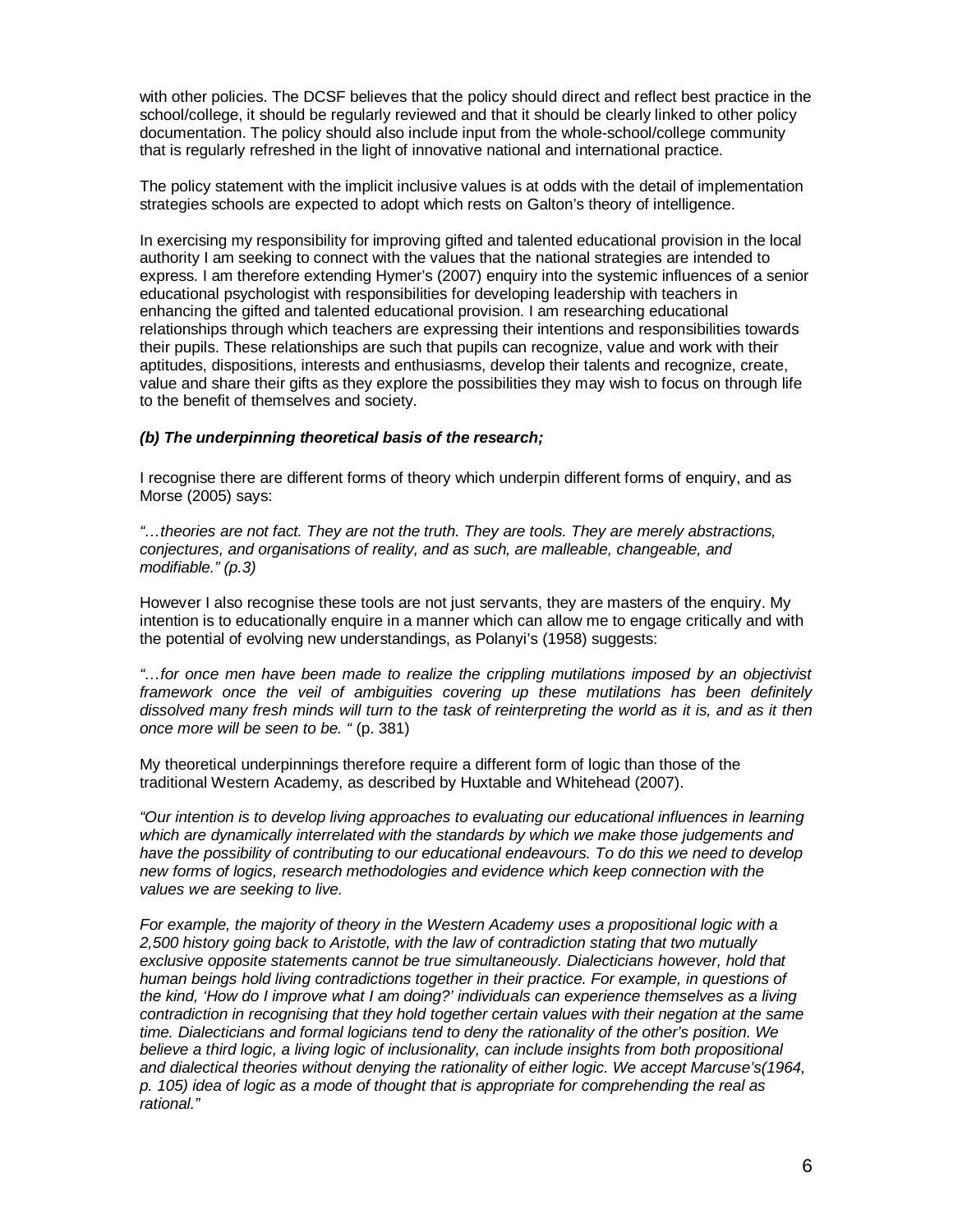I will be drawing on the theoretical insights of psychologists, educators and others such as Hymer (2007), Dweck (2000), Rayner (2006), Whitehead and McNiff (2006) and Hart et al (2004) to challenge and stimulate my reflections and imagination in the creation of my living educational theories and the gifts which I generate, recognise, share and explore through researching in the field of 'gifted and talented' education.

# *(c)The appropriateness of the chosen research methods and methodologies in relation to the research question;*

## Medawar (1969) concludes

*"The purpose of scientific enquiry is not to compile an inventory of factual information, nor to build up a totalitarian world picture of natural Laws in which every event that is not compulsory is forbidden. We should think of it rather as a logically articulated structure of justifiable beliefs about nature. It begins as a story about a Possible World – a story which we invent and criticise and modify as we go along, so that it ends by being, as nearly as we can make it, a story about real life." (p. 59)*

I have therefore chosen to work with a Living Theory methodology which enables the living, dynamic, relational educational processes to be recognised, explicated and explained as they emerge through lived experience and allow the engagement of my imagination to the creative possibilities of methodological inventiveness (Dadds and Hart, 2001).

I believe that unwitting assumptions influence the questions I ask, the manner of their asking, and the answers that I construct, and that all are intimately interwoven and influence not only my own learning but that of others; child and adult, and the organisations and communities in which I work. I choose Living Theory as my research methodology because there is an explicit acknowledgement that the question arises through the answer created; not in a static link but through a creative, dynamic, responsive-receptive process. Resting in a living, inclusional logic the systematic and systemic nature of enquiry seeks to explicate the relationship in which questions and answers and the person, and people, asking them, can be held together in educational relationships.

The methods I have used, and will continue to employ and develop, include forms of action research such as TASC (Thinking Actively in a Social Context), developed by Wallace (2004). This is being used by educators and with children for the reasons Mounter (2007a) articulates:

*"This very much links with my initial thoughts of keeping the framework of research methodologies as free as possible for the children. They are used to working within the action research methodology created by Wallace (2004), The TASC Wheel. We use this for all of our topics, as a starting point and framework for our learning. This will be a methodology the children may use instinctively, with no support or guidance from me."*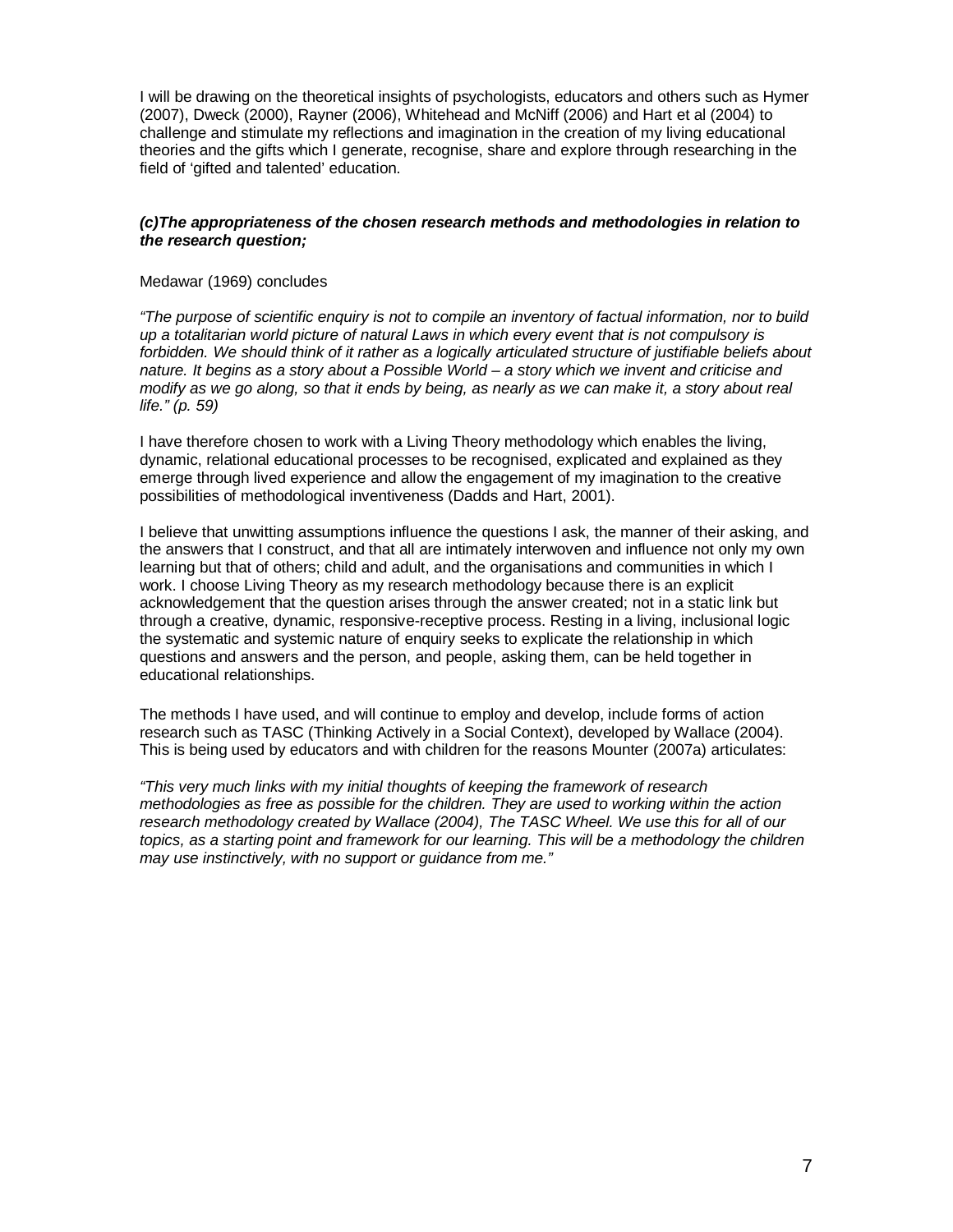

I have explained the interconnections with the reflections on the emerging educational values, theories and knowledge of self (Whitehead, 1989) as a living form of a multi-dimensional TASC knot (Huxtable, 2007).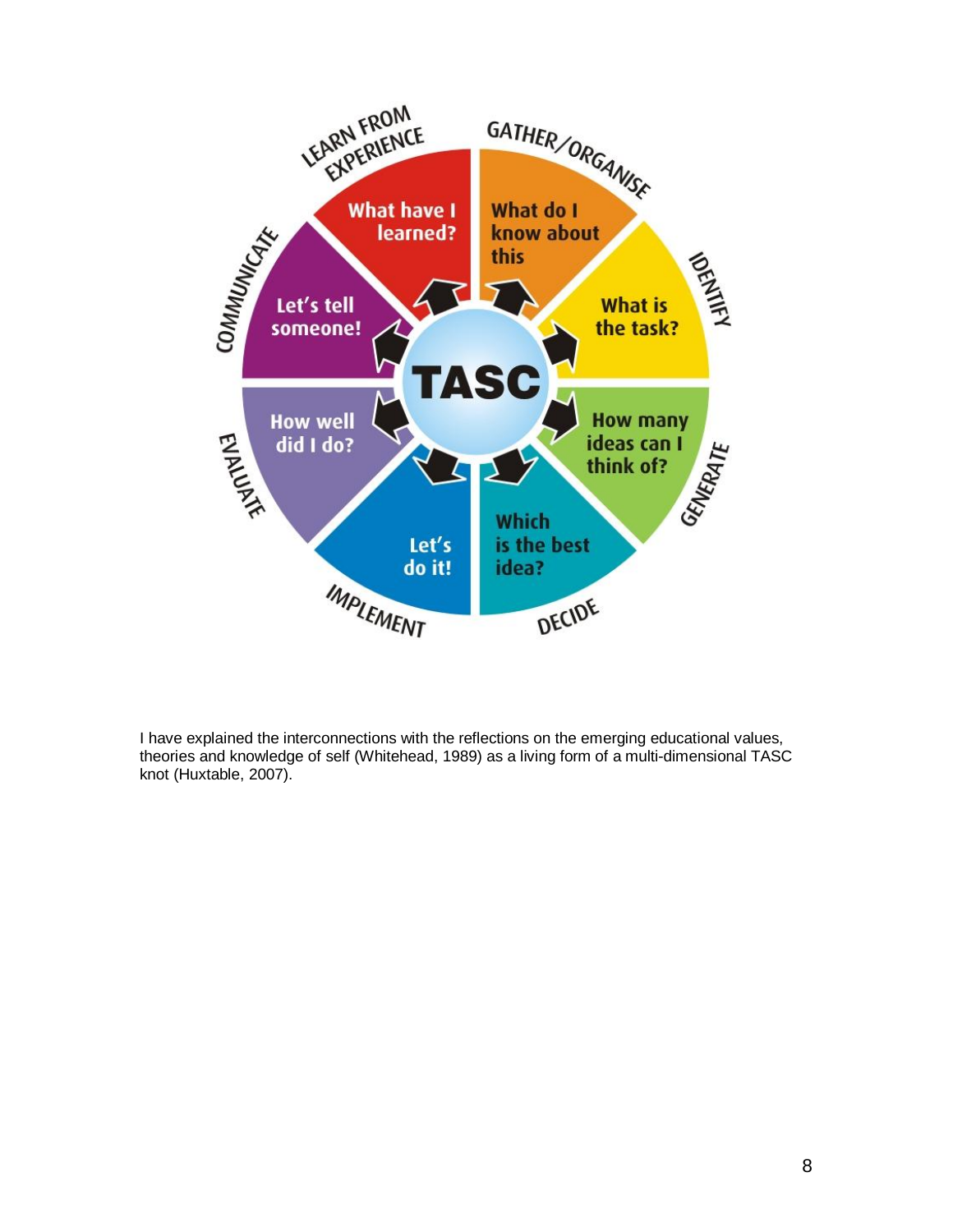

Other methods of enquiry will be developed in working with educators and their pupils through the masters programme and the authority wide teachers leading in inclusive gifted and talented education programme. I also intend using narrative (McNiff 2007), letter writing (Shobbrook,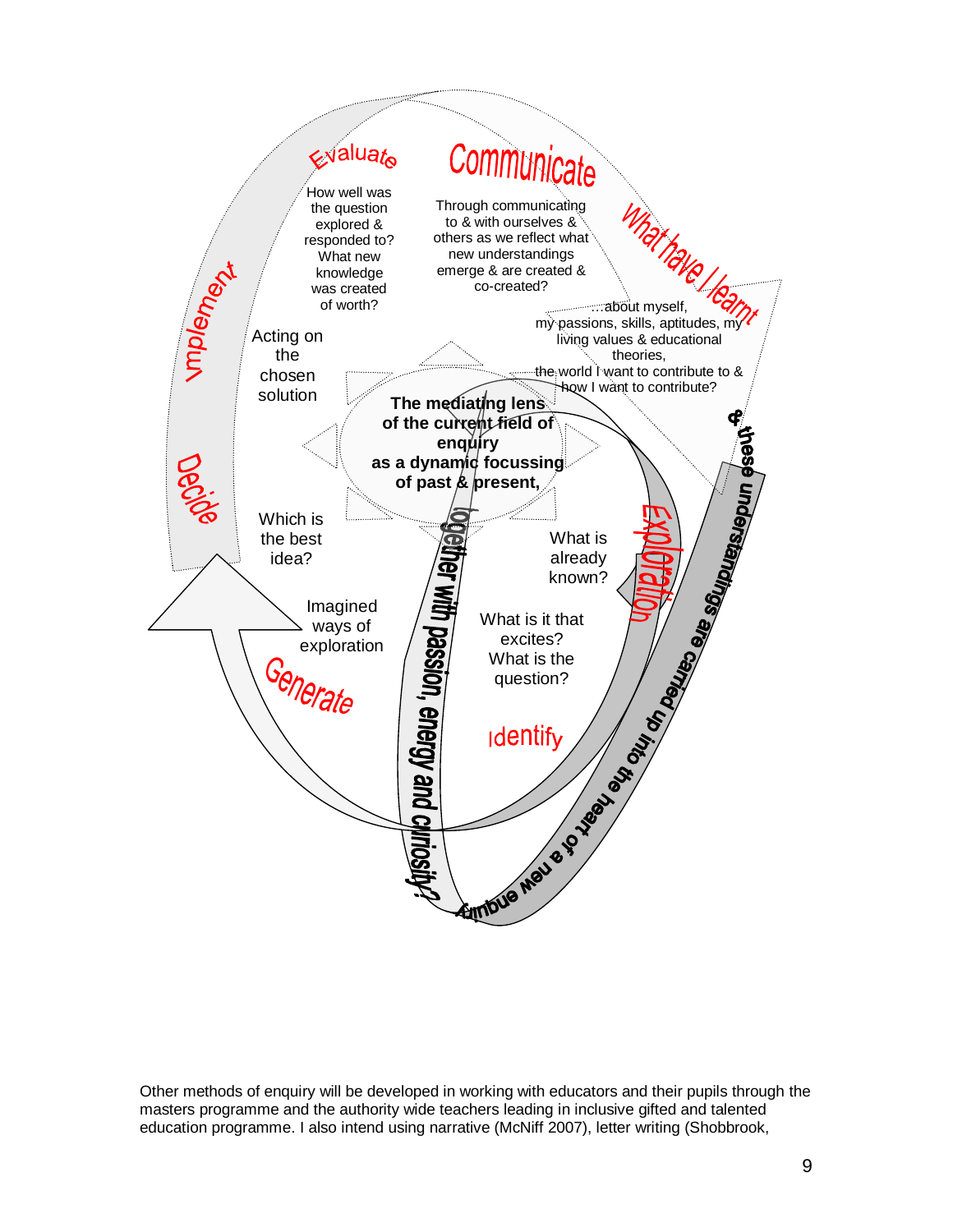1997) and other dialogic methods and I will generate forms of documentation which will include multi-media and web based educational conversations for the same reasons that Whitehead (2005) has described.

*"I often find images carry more meaning than words, although I usually need words to communicate the significance the image has for me. I also find conversations with others about images help to develop shared meanings of the values that help to constitute my productive life. I call these shared meanings about embodied values the affirmations of inclusionality and the representation of these meanings, visual narratives."*

Examples of this work can be found in my chapter, *Creating inclusive and inclusional understandings of gifts and talents through Living Educational Theory research*, in Beyond Gifted & Talented: Towards a conceptualisation fit for the 21st century, edited by Hymer, Balchin, and Matthews which will be published in December 2008.

## *(d) The anticipated contribution of the research to the field in general.*

#### Extending understandings about the use of multi-media narratives in educational research

I am by interest and profession a psychologist and I appreciate the delightful complexity that people present and the difficulties of providing evidence of flowing, dynamic relationships as Eisner (2005) says

*"Human beings are, after all, sentient beings whose lives are pervaded by complex and subtle forms of affect. To try to comprehend the ways in which people function and the meanings the events in their lives have for them and to neglect either seeing or portraying those events and meanings is to distort and limit what can be known about them. The artistic treatment of forms of representation has the capacity to arouse such feelings. Such forms provide the conditions through which empathy can emerge, and generate the nachleben that gives us vicarious access to the lives of others.*" (p. 116)

We therefore need to extend the forms of representation in educational research. The change to the University of Bath regulations in 2004 permitting the submission of e-media has opened up possibilities for the submission of multi-media narratives. The doctoral theses of Hartog (2004), Naidoo (2005), Farren (2005), Glenn (2006), Charles (2007), Roche (2007) have used multimedia narratives to establish the academic acceptability of living standards of judgment. My intention is to contribute further to the use of multi-media narratives and other representational forms in educational research.

A related anticipated contribution is to the forms of representation that are appropriate for communicating the meanings of these relationally dynamic standards of judgment. I am thinking here of the development of forms of representation of the embodied knowledge I am expressing through the diagram above of my activities. These activities and relationships are understood as existing within a dynamic network of relationships that are themselves being influenced by the sociocultural and sociohistorical contexts of their existence.

Building on Church's (2004) work on networks from her doctoral thesis: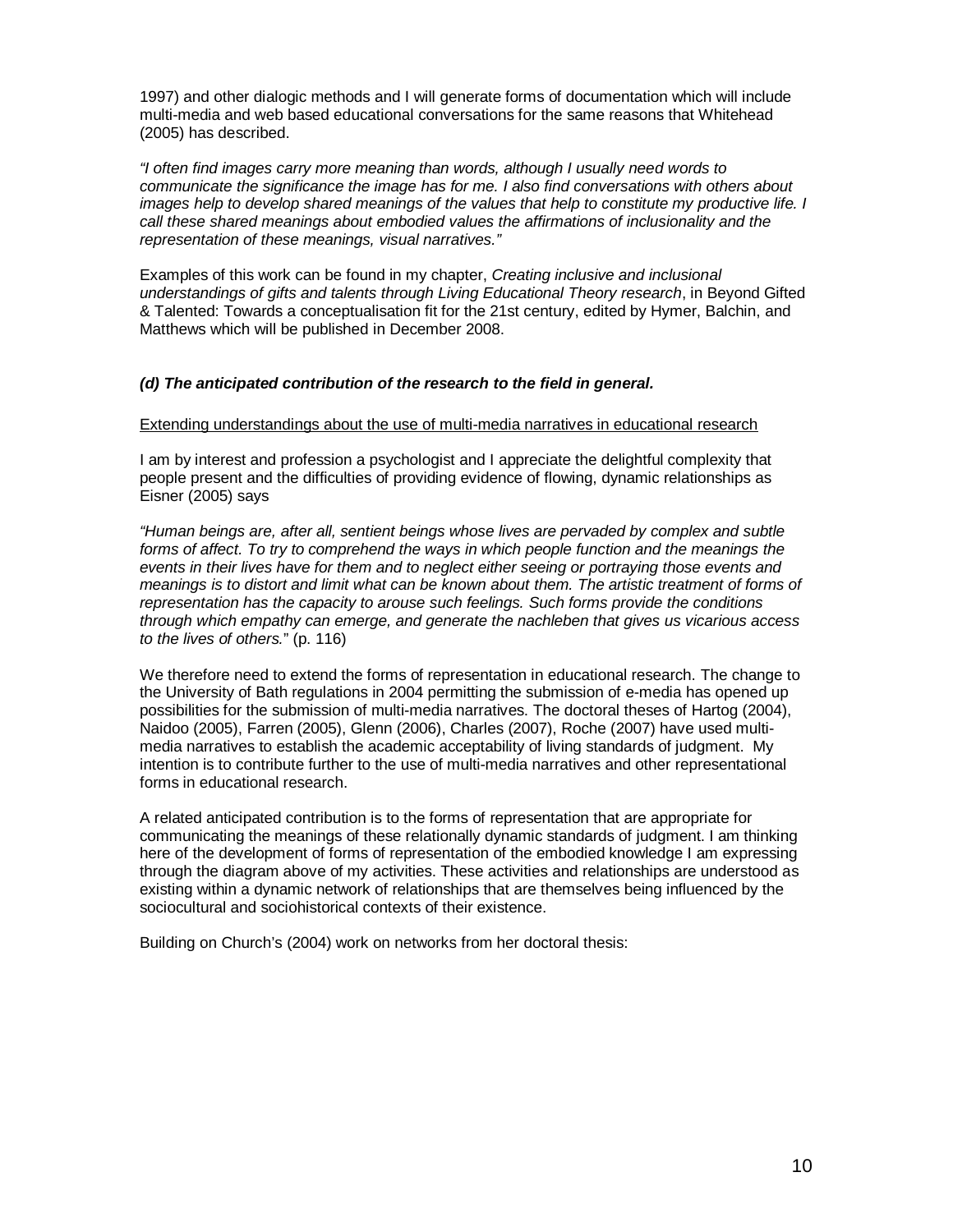

MADELINE - The threads join us together through the knots of our joint activity. It is the relational, engaged in the creational, that creates the structure. The threads tie together in knots and create the strength to hold us. The co-ordinator, or secretariat is the artisan. Keeps the net in good order, knows which knots are best for what, notices the breaks and fraying and seeks to rejoin them.

It was a moment of great clarity and inspiration. And I'd got there through reading, talking, thinking, talking, reading, thinking, and waiting for the images and words. I waited for them and they came. (Church, 2004, p. 87)

I anticipate making, using multi-media accounts of learning, an original contribution to the forms of representation that can be used in explanations of my educational influence in joint activities that are relational, 'engaged in the creational', and that create transitional structures of understanding within a continuous process of educational transformation.

# Extending understandings of enhancing a living theory methodology for educational research

Snow (2001) and Schön (1995) have highlighted the epistemological significance of legitimating the educational knowledge produced by practitioner-researchers. Furlong and Oancea (2005) have focused attention on the importance of establishing appropriate standards of judgment for evaluating the quality of the knowledge generated by practitioner-researchers. The 2006-7 BERA Practitioner-Researcer SIG e-seminar has focused on the topic of:

# *What are appropriate standards of judgment in evaluating the quality of the educational knowledge and educational theories we are creating as practitioner-researchers?*

With the development of inclusional perspectives (Rayner, 2005) in educational research the anticipated contribution of the research is intended to be in the creation and development of relationally dynamic living standards of educational judgment from a perspective of inclusionality.

Schon (1995) recognised new forms of scholarship demand new epistemologies. Through this work I intend to respond to his call by enhancing the educational knowledge-base of practitioner research. I intend to do this using a Living Theory methodology to clarify and develop living, inclusional standards of judgment. I intend to show how the use of this methodology can contribute to an epistemology for educational research.

# Extending Understandings of Gifted and Talented education

I recognise the dominant theories and practices in gifted and talented education as responses to the outdated values and forms of analysis described by White (2006). Through this research I intend to contribute to educational theories and practices that are rooted in egalitarian and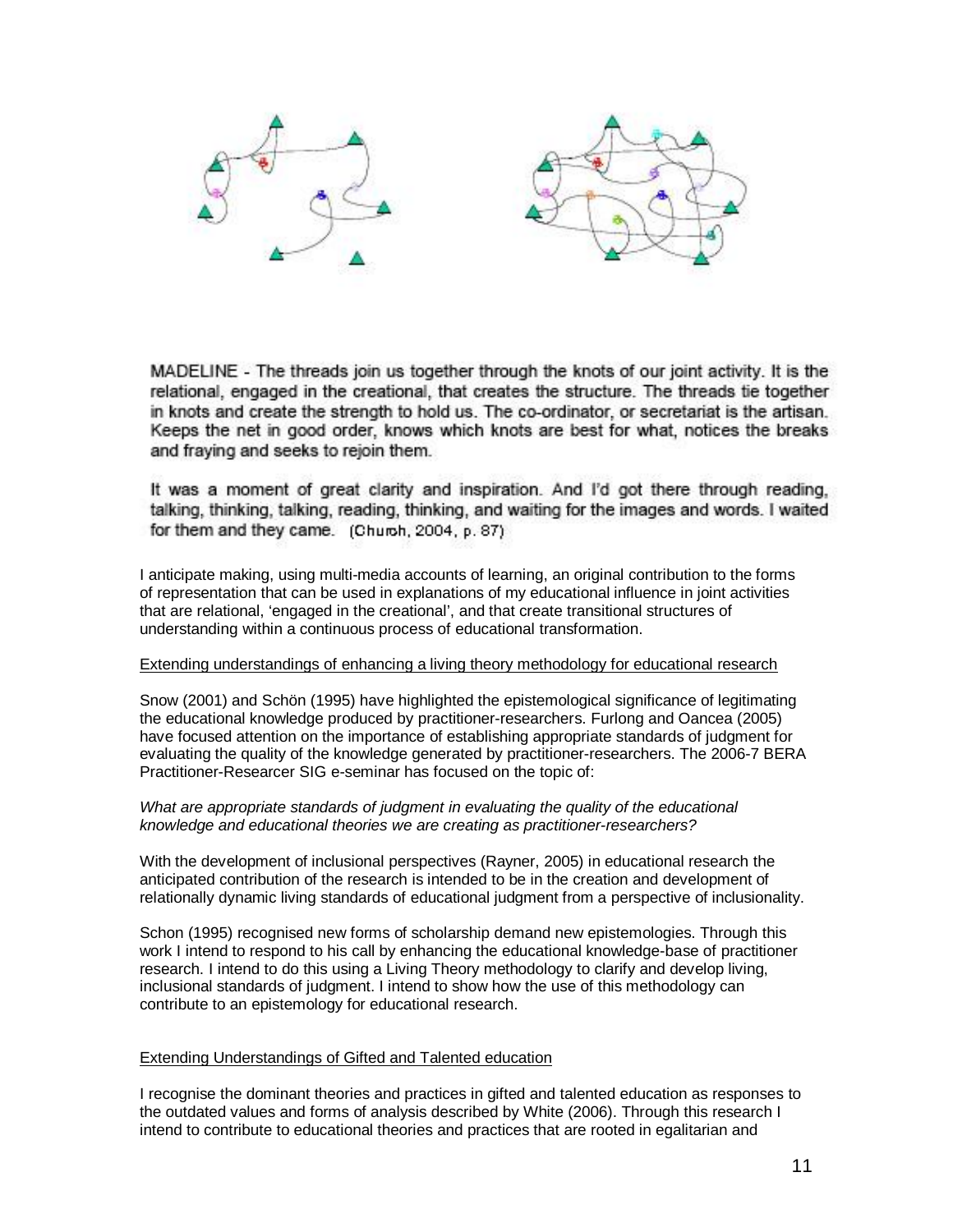humane values (Biesta, 2006) which enhance the educational experiences of children. I am thinking of their learning about themselves, the world and the life they determine as worthwhile while, as they learn to contribute to an evolving, loving and peaceful world. I anticipate contributing to the development of educational theory that explains how to enhance the educational experiences of pupils to develop their talents while creating, recognizing, valuing, developing and sharing their gifts. Through this research I will develop relationally dynamic standards of judgment (Rayner, 2005) by which I may hold myself to account as I account to others.

Building on Roche's research (2007) I will connect the expression and development of talents with the ontological values I use to give meaning and purpose of my life and work in education and transform them, in the process of their communicating their meanings in the process of their emergence into living standards of judgment.

*"I also reconceptualised my own identity as a critical thinker and began to challenge dominant orthodoxies that have traditionally determined who is seen as a knower in a primary classroom and who is seen as an educational researcher. I articulate how my ontological values of care, freedom and justice in relation to others were transformed through their emergence into the living standards of judgment by which I evaluated the educational influence in learning of my developing dialogical practice.*" (Roche, 2007, Abstract)

Finally I intend to develop a multi-media narrative for communicating my living educational theory of developing gifts and talents through researching my educational relationships in which I am seeking to support the development of the talents and gifts of both teachers and pupils. The multimedia narrative of my living theory (McNiff, 2007), of the expression and development of gifts and talents, will include collages of video clips. The narrative will explain the educational influences of pupils, teachers, parents and their sociocultural and sociohistorical environments, in the expression and development of gifts and talents.

#### **Reference:**

Alderson, P. (2000) Young children's rights : exploring beliefs, principles and practice. London; Jessica Kingsley.

Biesta, G. J. J. (2006) Beyond Learning; Democratic Education for a Human Future. Boulder; Paradigm Publishers.

Charles, E. (2007) How Can I bring Ubuntu As A Living Standard Of Judgment Into The Academy? Moving Beyond Decolonisation Through Societal Reidentification And Guiltless Recognition Ph.D. Thesis; University of Bath Retrieved on 25<sup>th</sup> November 2007 from [http://people.bath.ac.uk/edsajw/living.shtml .](http://people.bath.ac.uk/edsajw/living.shtml)

Church, M. (2004) Creating an uncompromised place to belong: Why do I find myself in networks? Ph.D. Thesis; University of Bath Retrieved on 25th November 2007 from [http://people.bath.ac.uk/edsajw/living.shtml .](http://people.bath.ac.uk/edsajw/living.shtml)

Dadds, M. & Hart, S. (2001) Doing Practitioner Research Differently. London; RoutledgeFalmer.

Dweck, C. (2000) Self-Theories: Their Role in Motivation, Personality and Development. Florence. Psychology Press.

Eisner, E. (2005) Reimagining Schools: the selected works of Elliot W. Eisner. London and New York; Routledge.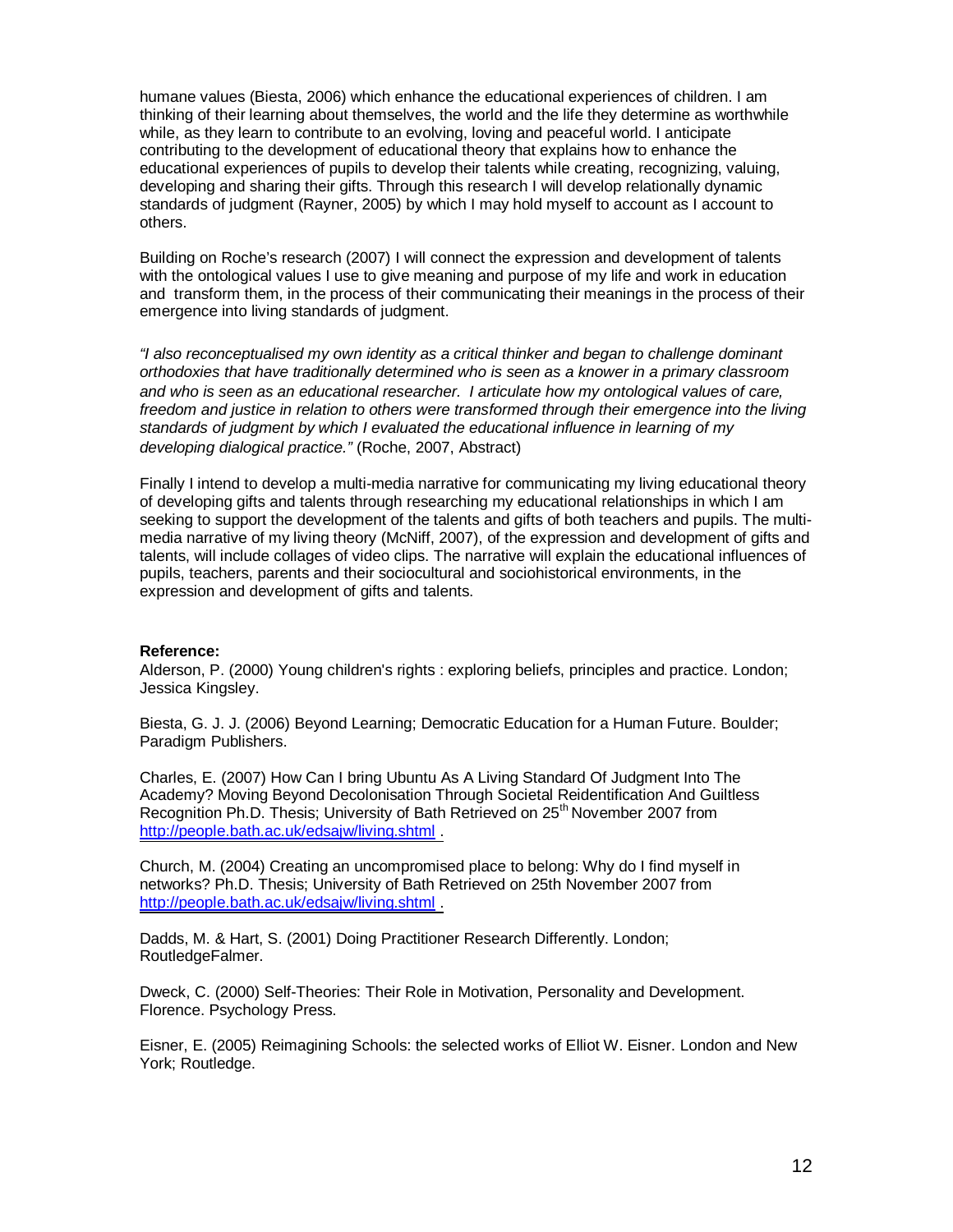Farren, M. (2005) How can I create a pedagogy of the unique through a web of betweenness? Ph.D. Thesis: University of Bath Retrieved on 25<sup>th</sup> November 2007 from [http://people.bath.ac.uk/edsajw/living.shtml .](http://people.bath.ac.uk/edsajw/living.shtml)

Fielding, M, (2001) Students as radical agents of change. Journal of Educational Change 2: 123 – 141,. Netherlands: Kluver Academic Publishers.

Fromm, E. (1960) The Fear of Freedom, p. 18, London; Routledge & Kegan Paul.

Furlong, J. & Oancea, A. (2005) Assessing Quality in Applied and Practice-based Educational Research. Oxford; University of Oxford, Department of Education.

Glenn, M. (2006) Working with collaborative projects: my living theory of a holistic educational practice Ph.D. Thesis; University of Limerick Retrieved on 25<sup>th</sup> November 2007 from [http://www.jeanmcniff.com/reports.html .](http://www.jeanmcniff.com/reports.html)

Hart,S, Dixon, A, Drummond, M & McIntyre, D. (2004) Learning Without Limits. OUP Maidenhead.

Hartog, M. (2004) A Self Study Of A Higher Education Tutor: How Can I Improve My Practice? Ph.D. Thesis; University of Bath Retrieved on 25<sup>th</sup> November 2007 from [http://people.bath.ac.uk/edsajw/living.shtml .](http://people.bath.ac.uk/edsajw/living.shtml)

Huxtable, M. (2007) Living Theory and TASC: A multidimensional, inter and intra relational, flowing knot of enquiry accepted for publication Gifted Education International 2008.

Huxtable, M. and Whitehead, J. (2007) How can inclusive and inclusional understandings of gifts/talents be developed educationally? Paper presented at The World Conference For Gifted and Talented Children on From Local Worlds Of Giftedness To Global, 5-10 August 2007, University of Warwick.

Hymer, B. (2007) How do I understand and communicate my values and beliefs in my work as an educator in the field of giftedness? D.Ed.Psy. Thesis; University of Newcastle Retrieved on 23rd October 2007 from [http://people.bath.ac.uk/edsajw/hymer.shtml .](http://people.bath.ac.uk/edsajw/hymer.shtml)

Mayall, B. (2002) Towards a sociology for childhood : thinking from children's lives. Buckingham; Open University Press.

McNiff, J. (2007) My Story Is My Living Educational Theory, in Clandinin, J. (Ed.) (2007) Handbook of Narrative Inquiry: Mapping a Territory. Thousand Oaks, London, New Dehli; Sage.

Medawar, P. B. (1969) Induction and Intuition in Scientific Thought. London; Methuen & Co. Ltd.

Morse, J. (1992) *The Power of Induction* (editorial). Qualitative Health Research vol.2, issue 1; pp. 3-6.

Mounter, J. (2007a) Can children carry out action research about learning, creating their own learning theory? Learning and Learners Master's Module, University of Bath Retrieved on 25<sup>th</sup> November 2007 from [http://www.jackwhitehead.com/tuesdayma/joymounterull.pdf .](http://www.jackwhitehead.com/tuesdayma/joymounterull.pdf)

Mounter, J. (2007b) If I want the children in my class to extend their thinking and develop their own values and learning theories, how can I show the development of their learning? How do I research this in my classroom? Research Methods Master's Modula, University of Bath retrieved 30th Oct 07 from <http://www.jackwhitehead.com/tuesdayma/joymounterrme.htm>

Naidoo, M. (2005) I am because we are (A never ending story). The emergence of a living theory of inclusional and responsive practice. Ph.D. Thesis; University of Bath Retrieved on 25<sup>th</sup> November 2007 from [http://people.bath.ac.uk/edsajw/living.shtml .](http://people.bath.ac.uk/edsajw/living.shtml)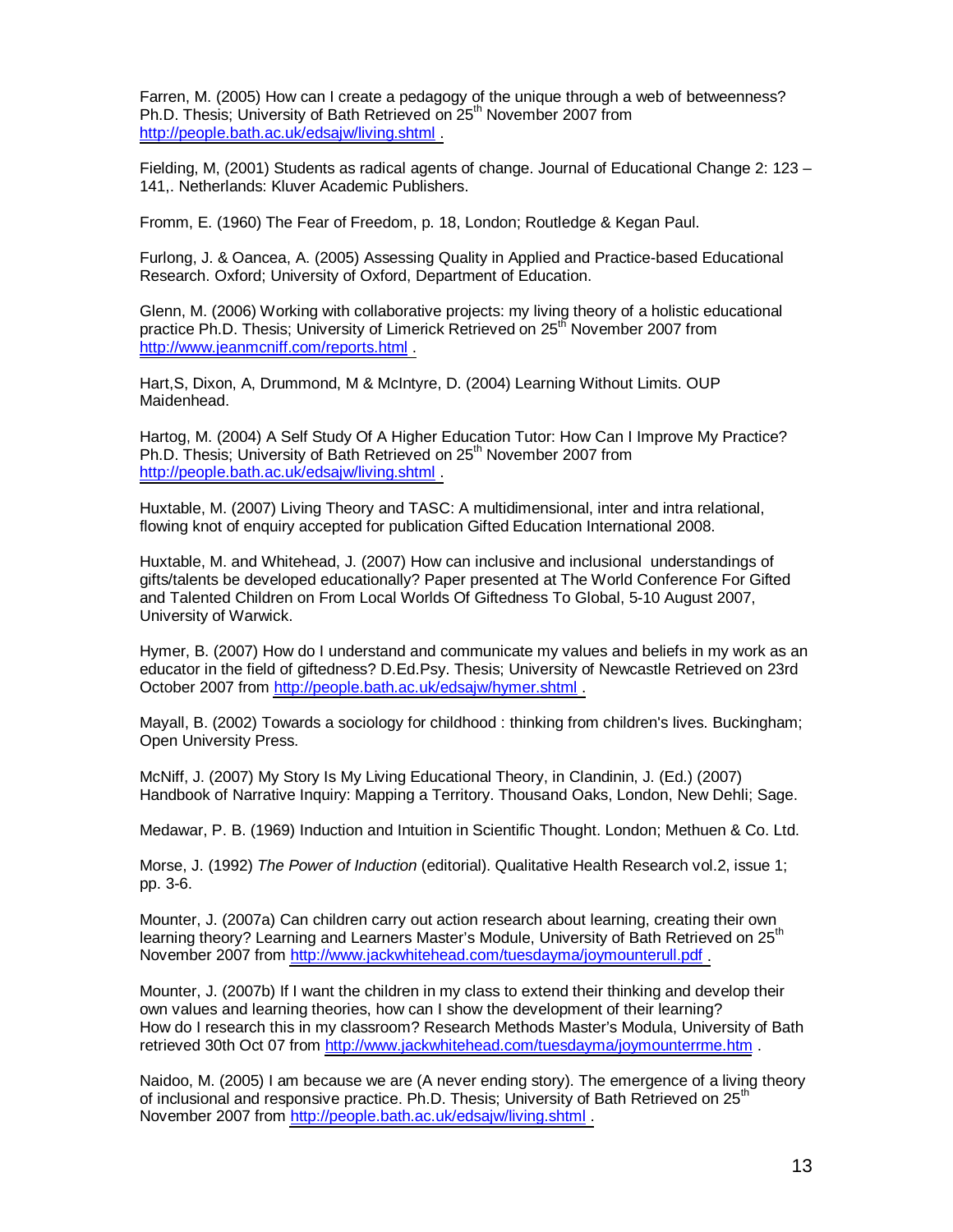Polanyi, M. (1958) Personal Knowledge: Towards a Post-Critical Philosophy. London; Routledge and Kegan Paul.

Rayner A. (2006) Essays and Talks about "Inclusionality" by Alan Rayner. Retrieved on 5th November 2007 from [http://people.bath.ac.uk/bssadmr/inclusionality/ .](http://people.bath.ac.uk/bssadmr/inclusionality/)

Rayner, A. (2005) Space, Dust and the Co-evolutionary Context of 'His Dark Materials'. Retrieved 2 November 2007 from

<http://people.bath.ac.uk/bssadmr/inclusionality/HisDarkMaterials.htm> .

Roche, M. (2007) Towards a living theory of caring pedagogy: interrogating my practice to nurture a critical, emancipatory and just community of enquiry. Retrieved 6 November 2007 from [http://www.jeanmcniff.com/MaryRoche/index.html .](http://www.jeanmcniff.com/MaryRoche/index.html)

Schön, D. (1995) *The New Scholarship Requires a New Epistemology*. Change. November/December pp. 27 – 34.

Shobbrook, H. (1997) My Living Educational Theory Grounded In My Life: How can I enable my communication through correspondence to be seen as educational and worthy of presentation in its original form? M.A. Dissertation, University of Bath. Retrieved on 24<sup>th</sup> November 2007 from [http://people.bath.ac.uk/edsajw/living.shtml .](http://people.bath.ac.uk/edsajw/living.shtml)

Snow, C. E. (2001) Knowing What We Know: Children, Teachers, Researchers. Presidential Address to AERA, 2001, in Seattle, in Educational Researcher, Vol. 30, No.7, pp.3-9.

Wallace, B., Maker, J., Cave, D., and Chandler, S. (2004) Thinking Skills and Problem-Solving An Inclusive Approach: A Practical Guide for Teachers in Primary School. London; David Fulton Publishers.

White, J. (2006) Intelligence, Destiny and Education: The ideological roots of intelligence testing. London; Routledge.

Whitehead, J. (2007) Is Education Research Educational? Research Intelligence, August 2007, Issue 100, p.17.

Whitehead, J. (2005) Living inclusional values in educational standards of practice and judgement. Keynote for the Act, Reflect, Revise III Conference, Brantford Ontario, 11<sup>th</sup> November 2005. Retrieved on 20<sup>th</sup> November 2007 from <http://www.jackwhitehead.com/monday/arrkey05dr1.htm> .

Whitehead, J. and McNiff, J. (2006) Action Research Living Theory. London; Sage.

Whitehead, J. (1989) Creating A Living Educational Theory From Questions Of The Kind, How Do I Improve My Practice?' Cambridge Journal Of Education, Vol. 19, No.1,1989, pp. 41-52.

Whitty, G. (2006*) Education(al) research and education policy making is conflict inevitable?* Presidential Address to the British Educational Research Association, University of Glamorgan, 17<sup>th</sup> September 2005, British Educational Research Journal, Vol. 32 No 2, pp. 15-176.

# *Appendix 1*

# *Indicative scope and evolution of APEX (Able Pupils Extending Opportunities Project)*

APEX delivers the LA policy for gifted and talented originally established in1999 which contributes to the realisation of the educational vision expressed in the Children and Young People's Plan (CYPP).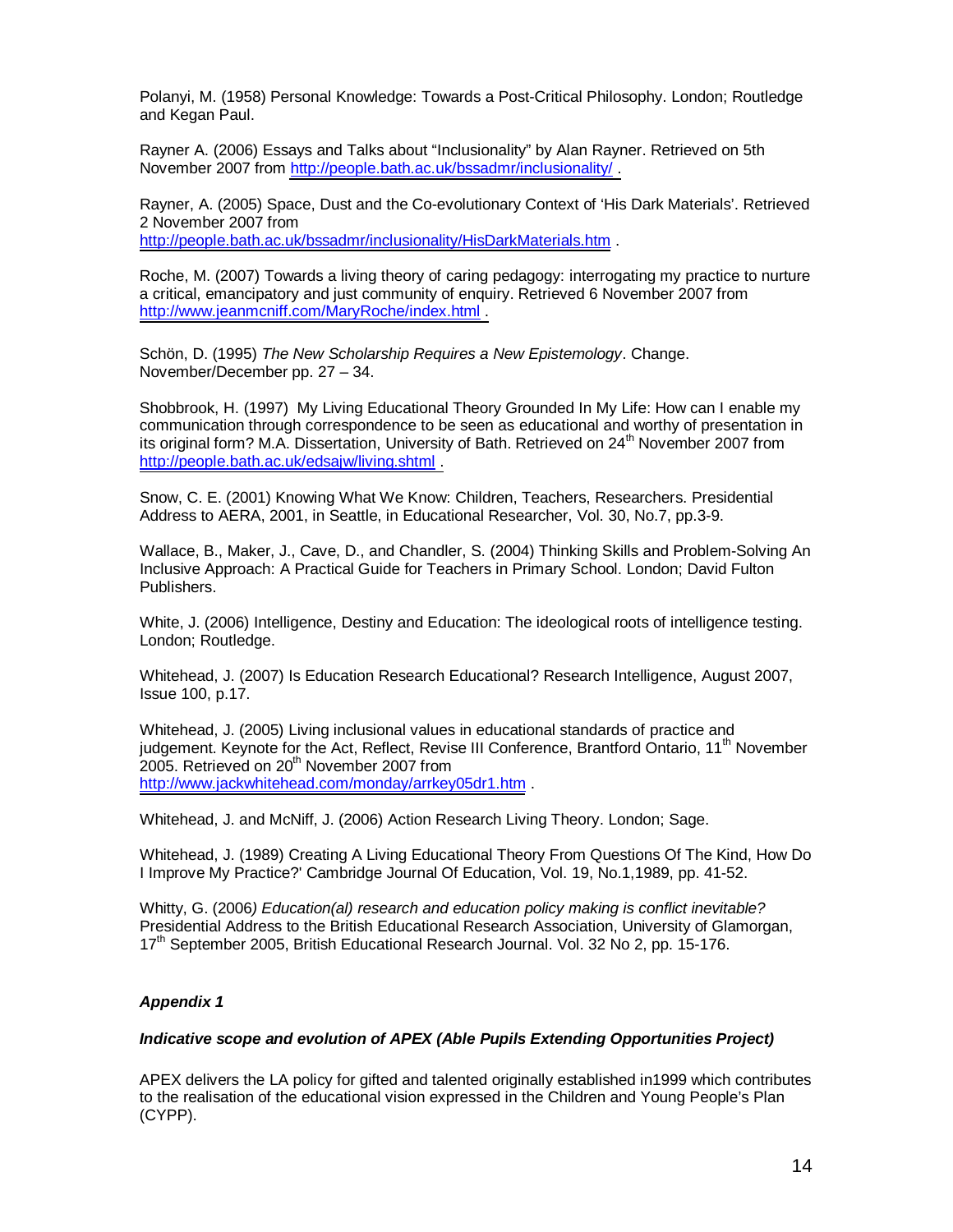*"We want all Children and Young People to do better in life than they ever thought they could. We will give children and young people the help that they need to do this" Bath and North East Somerset Children and Young People's Plan 2005*

APEX employs a senior educational psychologist to co-ordinate and develop the work, admin and research assistant support who work with teachers, schools, children's services teams and external partners to support and stimulate the development and research of inclusive gifted and talented educational theory and practice in the Bath and North East Somerset learning community. This work includes developing, delivering, monitoring and evaluating a Saturday Workshop and Summer School programme with managers, quality assurance monitors, workshop and module providers and assistants who provide a variety of learning opportunities for children and young people.

The influence of APEX activities is evaluated through participation, questionnaires, unsolicited responses, SEFs, discussions with Heads, teachers, parents, children, Children's Services staff, collection of statistical data and the development of new forms of educational evidence such as visual narratives.

Over the years teachers and children from nearly every school in the authority have been involved with APEX, schools are referring to APEX in their SEFs, teachers, children and young people who take part in learning opportunities offered have continued to take advantage of them. Work is underway with other educators to develop performance measures to evidence the impact of APEX on both 'enjoy and achieve' but also the other four outcomes within the CYPP.

Funds from schools forum gradually replaced grant (NOF and standards fund) monies which finally ended in 2004. This pays for the coordination, management, administration, development, and delivery of activities such as:

- Saturday workshops and Summer Schools for children and young people,
- School based INSET
- Accredited CPD for teachers to research their own practice with University of Bath (TDA funded)
- Learning opportunities for adults, children and young people, e.g., collaborative, creative enquiries
- Local access to courses, conferences and training for educators led by national and international educators at the leading edge of the field
- APEX website information about local activity and national strategies and agendas
- Enhancing access to and involvement in local, national and international research communities and networks
- through the widening learning web

In addition the local authority provides the management, administration and infrastructures in which APEX sits such as integration of support for schools working with local national agendas and strategies delivered by other departments and services within Children's Services; e.g. inclusion, study support, extended schools, lifelong learning, ECM, curriculum for the 21 $^{\circ}$ Century, personalisation of learning…

Other resources and funds have been made accessible to schools and teachers through making links locally, regionally, nationally and internationally with universities and organisations such as National Academy for Gifted and Talented Youth (NAGTY), National Association for Able, Gifted and Talented Children (NACE), NOF (New Opportunities Fund), DCSF and QCA. Teachers have been engaged with the British Council international programme and over the years groups have been able to visit and share practice with educators in Calgary, Canada, Neimegan, Holland, and Ekaterenberg, Russia.

APEX in context, overview of indicative developments

• The first course for teachers was offered to introduce teachers to the latest thinking in gifted and talented education in 1997. Conferences and courses continue to be offered locally with nationally and internationally recognised speakers. Many conferences have been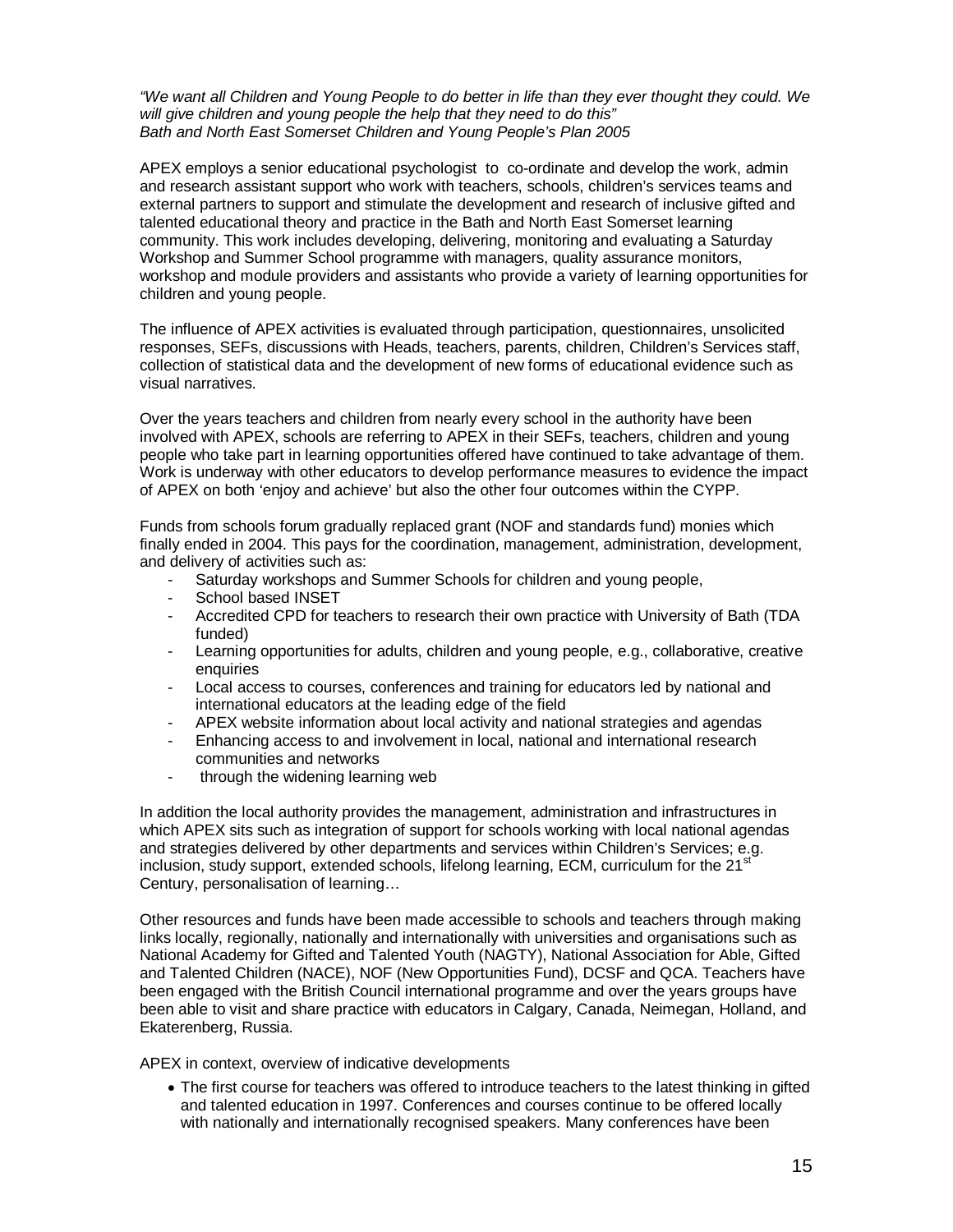repeated in response to popular demand, for instance Philosophy for Children is now on its 8<sup>th</sup> repeat, approximately 200 teachers have taken part and schools are using the work according to their own needs.

- A contribution was made to the House of Commons Select Committee in Highly Able Children – Huxtable, M. (1998) Memorandum 26 Appendices to the minutes to Third Report of The House of Commons Education and Employment Select Committee on Highly Able Children 1999
- In 1998 the pilot of the Saturday Workshops was launched. It arose from cross service links with the aims of extending the opportunities for KS1, 2 and 3 pupils beyond school to apply and develop their skills with other like-minded pupils, in a range of different contexts, with guidance from adults from various professions and disciplines.
	- o Analysis and development of the Saturday workshops and Summer School was made public in Gifted Education International- Huxtable, M. (2003) The Elasticated Learner: beyond curriculum learning opportunities in a local authority. Gifted Education International Vol 17 No 2 p140
	- o In 2005-2006 123 workshops ran with 1730 places taken. Children from all of the authority are accessing the workshops.
	- o Summer Schools have been provided since 2000 and accessed by pupils from schools across all of B&NES. This year 296 applications from 69% of secondary schools and 85% of primary schools from across the authority were received for 13 workshops run 2007; 26 places available in each, for pupils in Y4/5, 6/7 and KS3/4.
	- $\circ$  Satisfaction from students and parents is high with repeat enrolments & some parents finding out when the summer school is going to be before they book their summer holiday. Teachers have reported the enthusiasm of children to communicate what they have been doing. Schools have the workshops and summer schools as part of the implementation of their policies and to evidence their progress in addressing the needs of gifted and talented children.
- In 2004 the first collaborative, creative enquiry day was offered for 5 schools to work as colearners with an author to work on their skills and understandings for a day with the eyes of an 'authentic' writer.
	- o These days have continued to provide exciting opportunities for educators and children exploring as mathematicians, choreographers and scientists.
	- o Dr Frank Martinelli (Ralph Allen) and Dr Gary Mathlin (Univ. Bath) offered a day for scientists and engineers, and Sarah Savage (consultant) and Sue Jones (Ralph Allen) offered days for mathematicians in the summer 2007. Sue Jones was invited to present the work at a regional gifted and talented conference.
- 2004 P.A.S.S. (Pupils Attitude to Self and School) was introduced to the schools in the authority. This is a significant tool that can be used to evidence how the views of students are informing school development.
	- o Currently 11 secondary schools and 23 primary schools (recently the KS1 version has been made available) have P.A.S.S. Schools are using it according to their own need; some for transition, some to target particular interventions with individuals, some for the SEF on pupil voice, some to contribute to the Social, Emotional Aspects of Learning (SEAL) programme across all schools.
	- o There is a proposal going to Schools Forum for all schools to use P.A.S.S., the data to be integrated by the LA to contribute to targeting, monitoring and evaluating provision and amplify the children and young peoples voices in developing provision in school and the authority.
	- o A group has been created to extend children's and young people's voice in APEX and is contributing to improving the evidence of impact and direction of the work.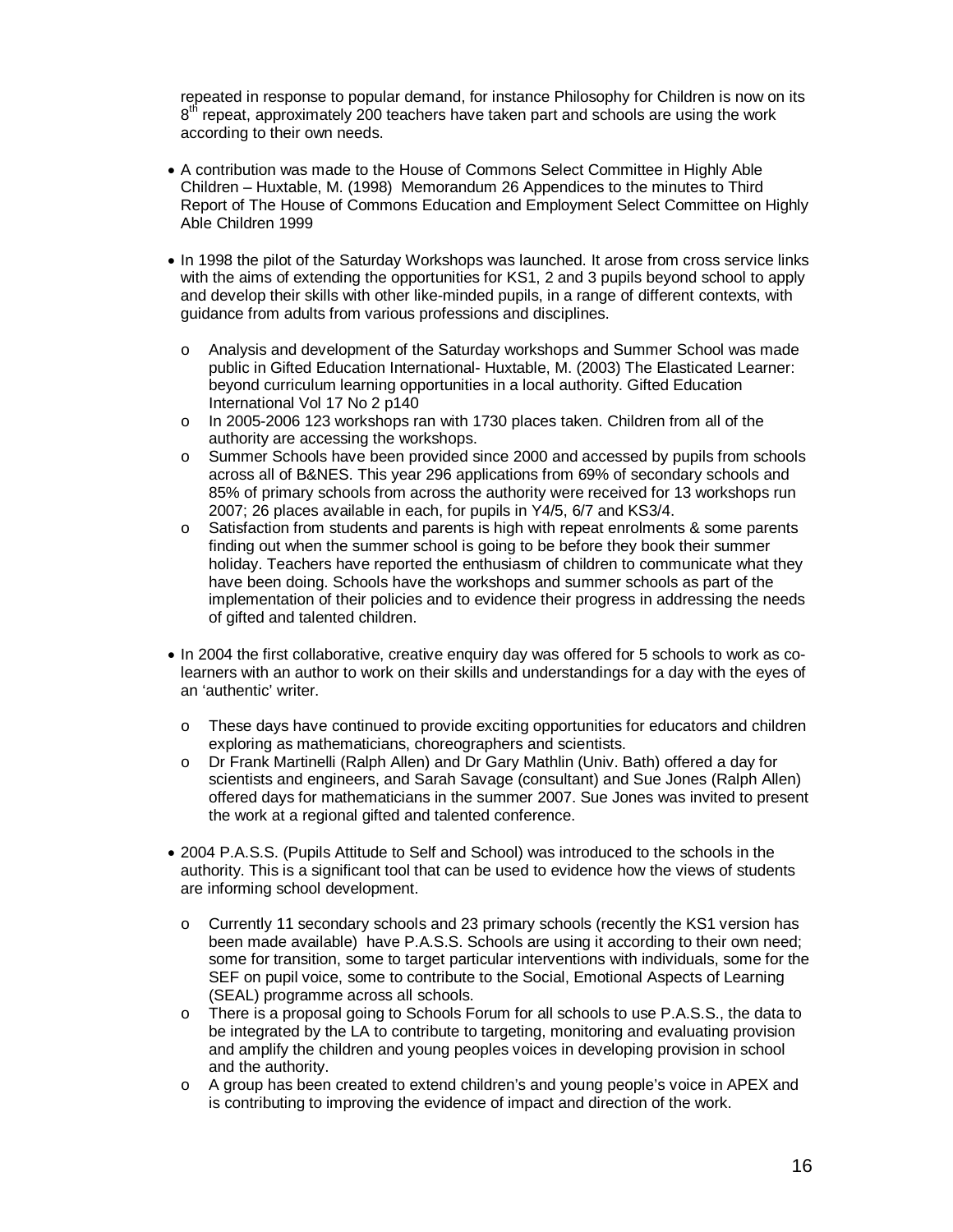- 2005 the masters program, funded by TDA, was offered by Dr Jack Whitehead (Univ. Bath) to support teachers researching their own practice and improve inclusive gifted and talented educational theory and practice
	- $\circ$  The APEX coordinator registered for a self funded module to support the teachers Huxtable, M. (2006) How can I improve my practice through 'walking the talk' and 'dealing with doorsteps'? Masters Educational Enquiry module University of Bath
	- o Accredited accounts of the teachers are available on [www.actionreserach.net a](http://www.actionreserach.net/)nd the APEX site. There are currently two groups meeting weekly and the research is extending to improve our practice as we support children as living theory action researchers.
	- o Four papers and a colloquium were accepted from local educators for the World Conference on gifted and talented education in August, 2007 and a teacher's article has appeared in the NACE news letter. This ground breaking work of educators and children is being seen nationally and internationally and reinforcing the strong national reputation that B&NES has for gifted and talented education.
	- o Huxtable, M. and Whitehead, J. (2007) How can inclusive and inclusional understandings of gifts/talents be developed educationally? - Presented at The World Conference For Gifted and Talented Children on From Local Worlds Of Giftedness To Global, 5-10 August 2007, University of Warwick.
	- o Two papers from teachers in the group have been accepted for publication in a special issue of Gifted Education International including one by me, Huxtable, M. Living Theory and TASC: A multidimensional, inter and intra relational, flowing knot of enquiry. Accepted for publication in Gifted Education International 2008.
- The response of the authority to the DCSF launch of its national gifted and talented education initiative in 2005 was developed through the evolution of inclusive understandings of gifted and talented education.
	- o Huxtable, M. (2005) Everyone a Winner Towards Exceptional Achievement of All. Gifted Education International Vol. 20, No. 1, p. 51-69
	- o OFSTED is increasingly having a specific focus on gifted and talented education. The schools that have begun to work with the NACE Challenge Award Framework are in a good position to respond. One secondary currently has the award, another secondary is ready to put in for the award.
	- o The majority of schools are involved with the 2007-2008 teachers leading in improving inclusive gifted and talented education for all programme being developed in collaboration with the senior inclusion officer, the senior adviser for secondary, and the primary adviser for primary
	- o Teachers who want to develop their work for accreditation are joining the master's groups at University of Bath with Jack Whitehead.
- An opportunity for local authority staff to become familiar with action research, share the values they were seeking to live more fully through their practice and support their research was offered in 2005.
	- o Supported by Jack Whitehead (University of Bath) this work has evolved into Improving Practice, Conversation Café which now meets weekly.
	- o New forms of evidence is being developed to contribute to evaluation of the authority's work
	- o Jones, C. and Huxtable, M. (2006) How can we support educators to develop skills and understandings inclusionally? - Presented at BERA Annual Conference, Warwick 2006.
	- o Huxtable, M and Whitehead, J. (2006) Creating living standards of judgment for practice-based research in the professions through our question, How do i~we improve our educational practices? - Presented at BERA Annual Conference, Warwick 2006.
	- o Whitehead, J. and Huxtable, M. (2006) How are we co-creating living standards of judgment in action-researching our professional practices? Presented at ALARM PAR Conference, Groenigen 2006.